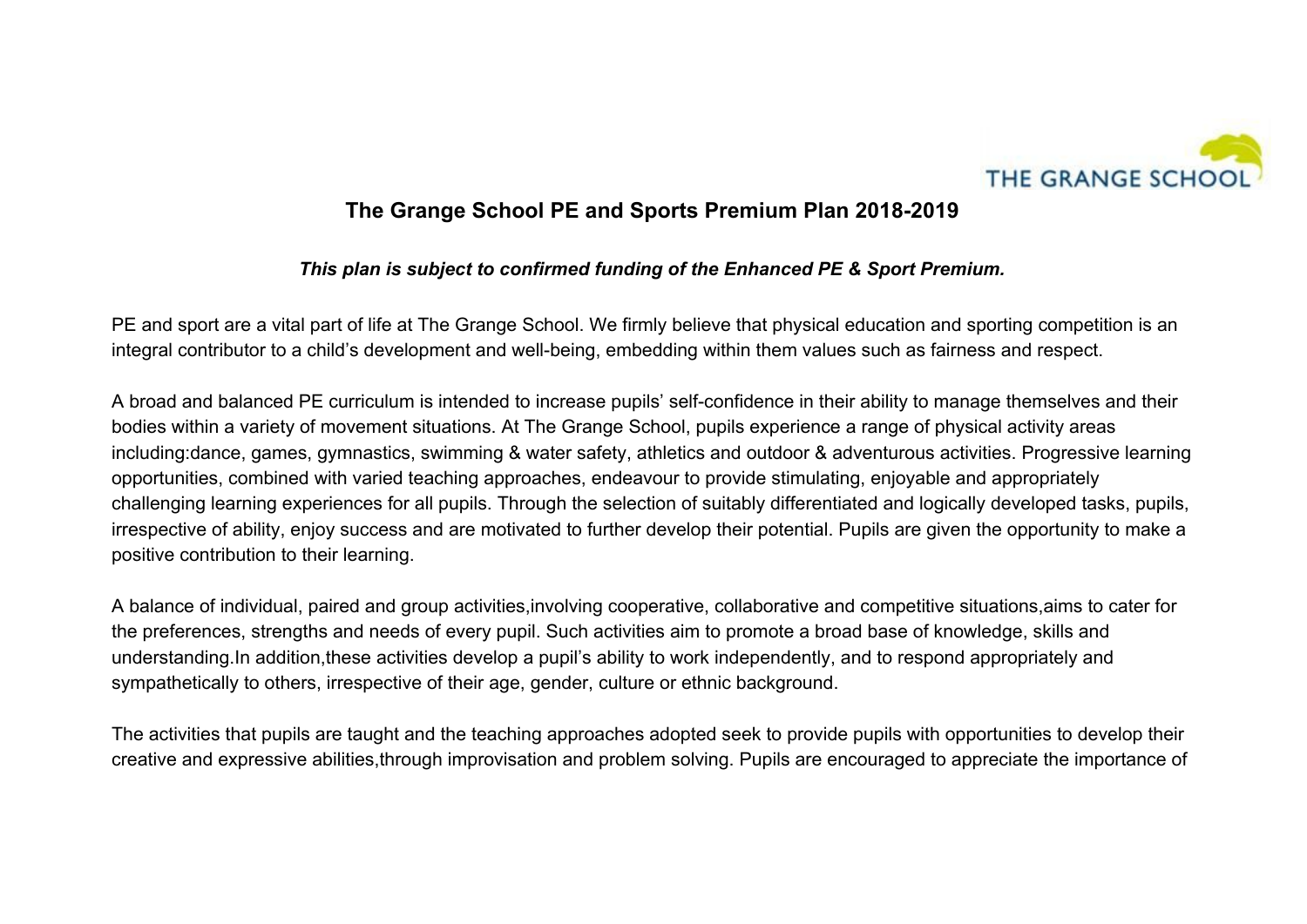a healthy and fit body,and begin to understand those factors that affect health and fitness. They make decisions to attend extra-curricular activities in and out of school to develop their own fitness and physical literacy.

## **Our Aims**

- To develop skilful use of the body,the ability to remember,repeat and refine actions and to perform them with increasing control, coordination and physical fluency.
- To develop an increasing ability to make and apply decisions and selecting, linking and applying skills, as well as tactics and compositional ideas.
- To improve observational skills and to use their observations and judgments to improve their own performance and that of others.
- To develop the ability to work independently, and to communicate effectively with other whilst making a positive contribution to their own and others' learning.
- To develop physical and mental capacity through challenge and application.
- To provide opportunities for pupil to become physically confident in a way that supports their health and fitness.
- To develop an understanding of the effects of exercise on the body.
- To help develop an awareness of how to lead healthy and active lives.
- To promote an understanding of safe practice, and develop a sense of responsibility towards their own and others' safety and well-being.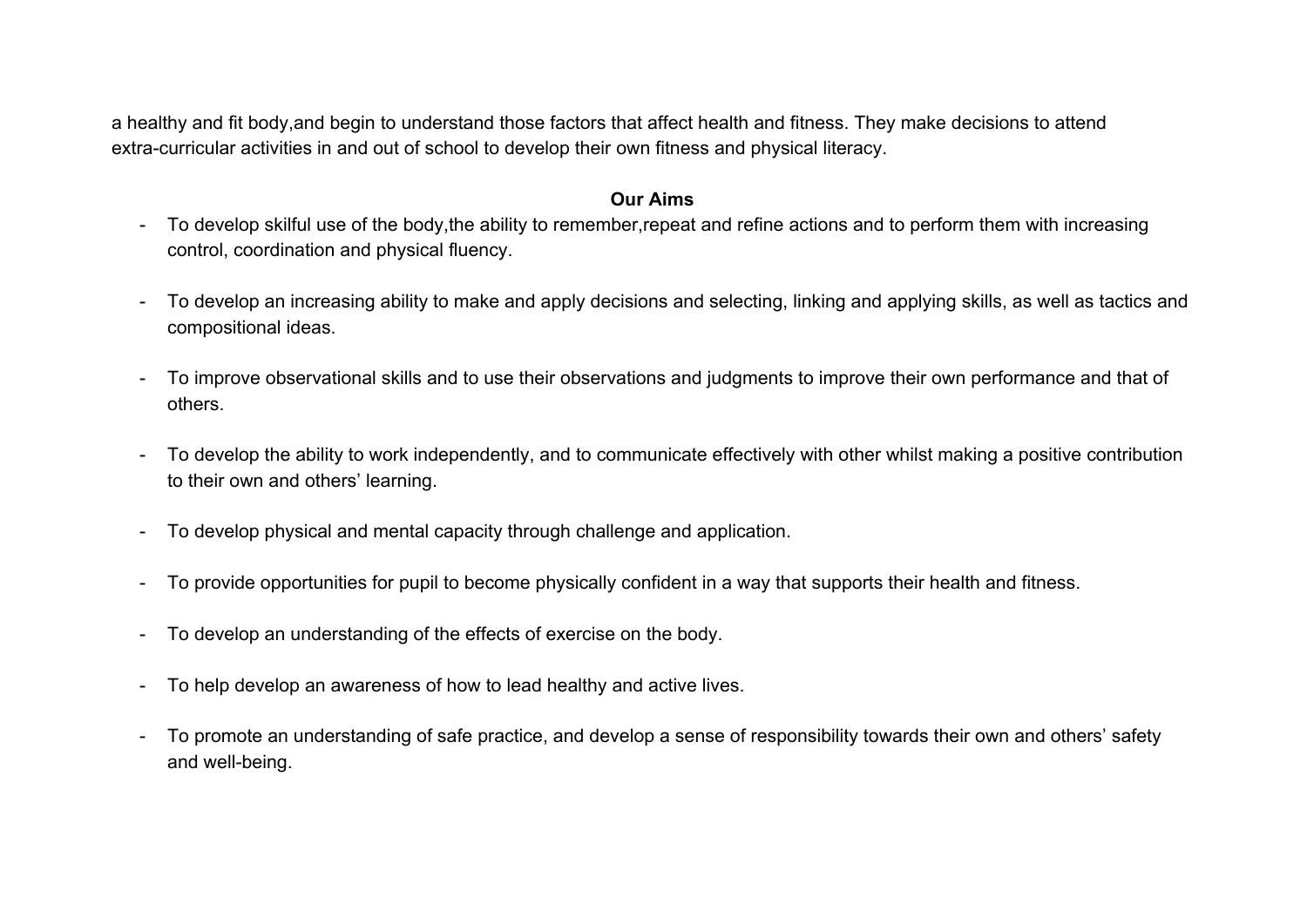- To promote leadership skills in all pupils.

**Physical Education and Sports Premium For the academic year of 2018/19 the school has been allocated £20,000 and our school has decided to use the premium in this way:**

| <b>Provision</b>                                        | Cost  | Impact                                                          | <b>Evaluation</b> |
|---------------------------------------------------------|-------|-----------------------------------------------------------------|-------------------|
| Curriculum time<br>coaching, Sept<br>2018 - July 2019   | £8520 | Staff expertise in the teaching of PE<br>increased.             |                   |
|                                                         |       | Enhanced, inclusive curriculum.                                 |                   |
|                                                         |       | Quality of PE teaching improved.                                |                   |
|                                                         |       | Wider range of activities offered within<br>the curriculum.     |                   |
| South Northants $\&$   £1,150<br><b>Daventry Sports</b> |       | Range of specialist advice, training<br>accessed.               |                   |
| Partnership                                             |       | Facilitates a wide range of competitive<br>sport opportunities. |                   |
|                                                         |       | Increased pupil participation in<br>competitive sport.          |                   |
|                                                         |       | Increased school/community links.                               |                   |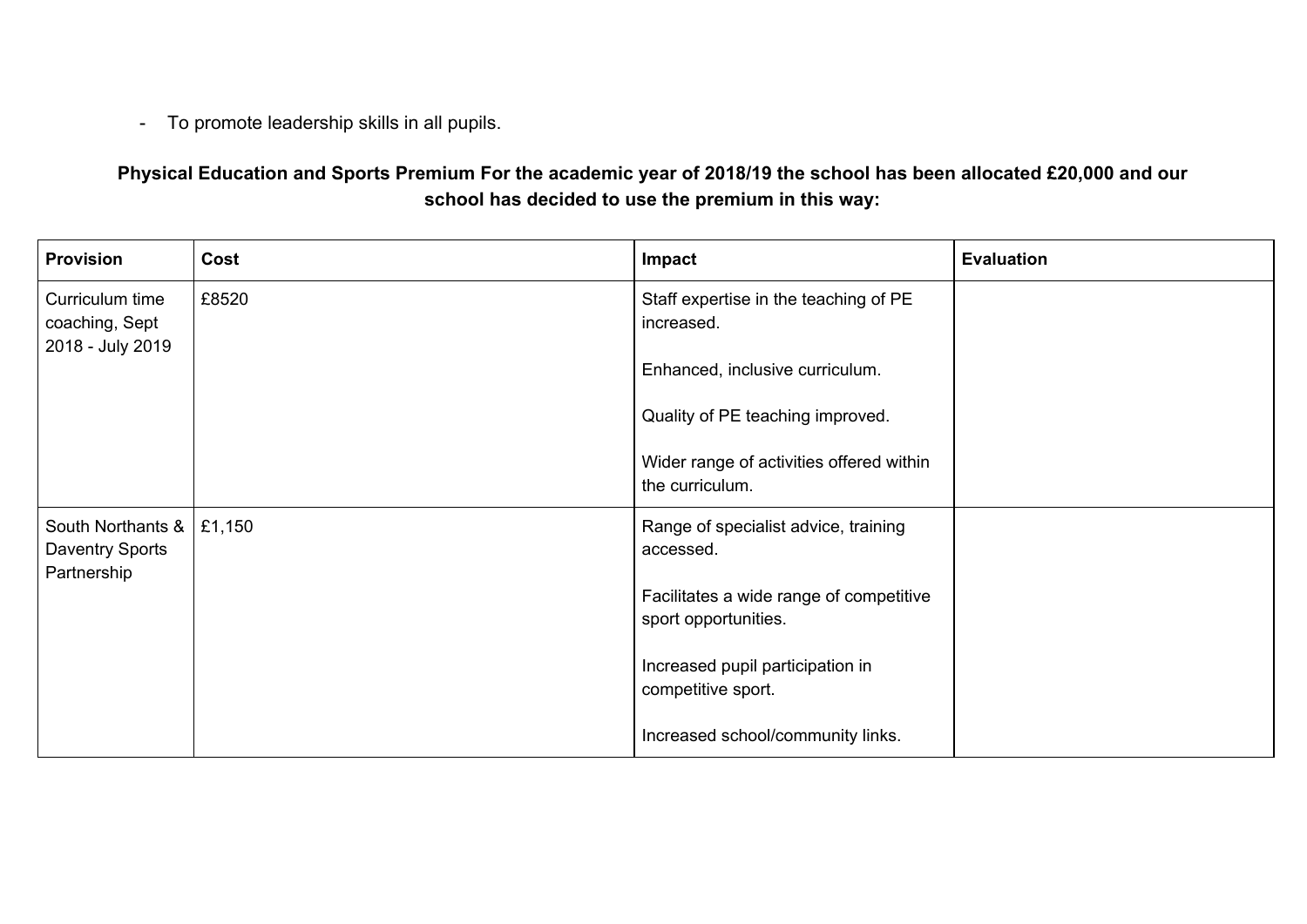| Equipment                                                                                                            | £1000                                         | To provide appropriate resources<br>needed for high-quality teaching &<br>learning.                                                                                                                                                                |  |
|----------------------------------------------------------------------------------------------------------------------|-----------------------------------------------|----------------------------------------------------------------------------------------------------------------------------------------------------------------------------------------------------------------------------------------------------|--|
| Transport for<br>swimming and<br>school<br>tournaments<br>September 2018 -<br><b>July 2019</b>                       | £2475                                         | The minibus enables us to attend more<br>competitions across the county (some<br>in Roade / Northampton etc) without<br>having to rely on staff / parents.                                                                                         |  |
| Facilitated<br>swimming lessons<br>for optimum<br>number of pupils<br>(KS2). Swimming<br>opportunity for Yr<br>$4-6$ | Hire of pool / instructors £3500              | Y4 and Y5 to have 7 weeks of<br>swimming each.<br>4 weeks spent at the end to give<br>non-swimmers and / or PP children<br>extra sessions.<br>Y6 to have 7 weeks of drowning<br>prevention and extra sessions for<br>children who cannot swim 25m. |  |
| Increased range<br>of extra-curricular<br>sport on offer                                                             | See specific clubs (hockey / rugby / cricket) | More physical activities aimed at<br>promoting physical activity and a<br>healthy lifestyle in pupils.<br>A wider range of clubs available means<br>more children can develop a passion for<br>sport and want to continue each year.               |  |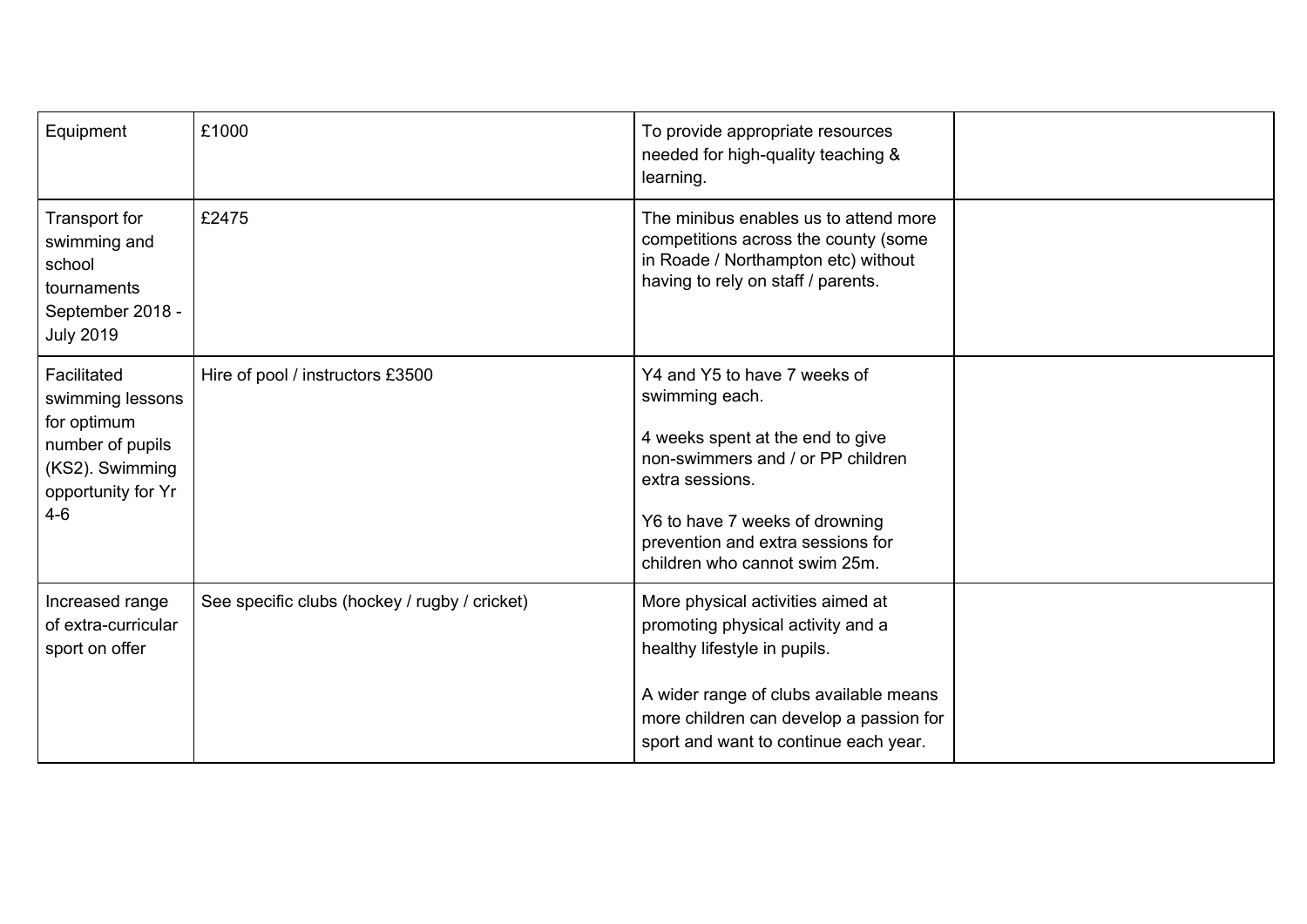| Andy Hill cricket                                | £900<br>Taster day for all year groups (1-6) 1 x 4.5 hour day and<br>one morning $@$ discounted rate = £150<br>1 x weekly afternoon to work with children - (Summer<br>term 1 and 2) $6 \times 1.5$ hour tutor sessions $@$ £50<br>(discounted rate) = £300 - $2 \times 1.5$ hour school team<br>coaching and 1 x girls cricket school team coaching @<br>£50 (discounted rate) = £150 3 x 3 hour intra-school<br>competitions $@E100$ (discounted rate) = £300<br>Cricket club (paid club by the children)<br>School to pay £900 for Summer term cricket taster<br>day / coaching / competition | Wider range of activities offered within<br>the curriculum.<br>CPD for teachers - teaching and<br>coaching of cricket.<br>Intra-school tournament - healthy<br>competition.<br>Evidence for Gold Sportsmark award.                                                                                                                                            |  |
|--------------------------------------------------|--------------------------------------------------------------------------------------------------------------------------------------------------------------------------------------------------------------------------------------------------------------------------------------------------------------------------------------------------------------------------------------------------------------------------------------------------------------------------------------------------------------------------------------------------------------------------------------------------|---------------------------------------------------------------------------------------------------------------------------------------------------------------------------------------------------------------------------------------------------------------------------------------------------------------------------------------------------------------|--|
| Linda Sherry -<br>Sports Crew /<br>Young Leaders | £1040<br>1 x weekly 1:30 - 4:30 3 hrs @ £40ph = £120<br>Hockey Club (Chd pay £2 - 20 chd paid in<br>advance = $£40$ club pays for itself)<br>School to pay £80 a week for 13 weeks (Y5 and 6<br>young leaders)                                                                                                                                                                                                                                                                                                                                                                                   | Wider range of activities offered within<br>the curriculum.<br>Y5 and Y6 children to gain leadership<br>skills.<br>Other year groups will have a more<br>active playtime and enjoy the activities<br>the sports crew offer.<br>Allows children to take part in<br>weekly/monthly competitive challenges.<br>(Personal challenge linked to Gold<br>Sportsmark) |  |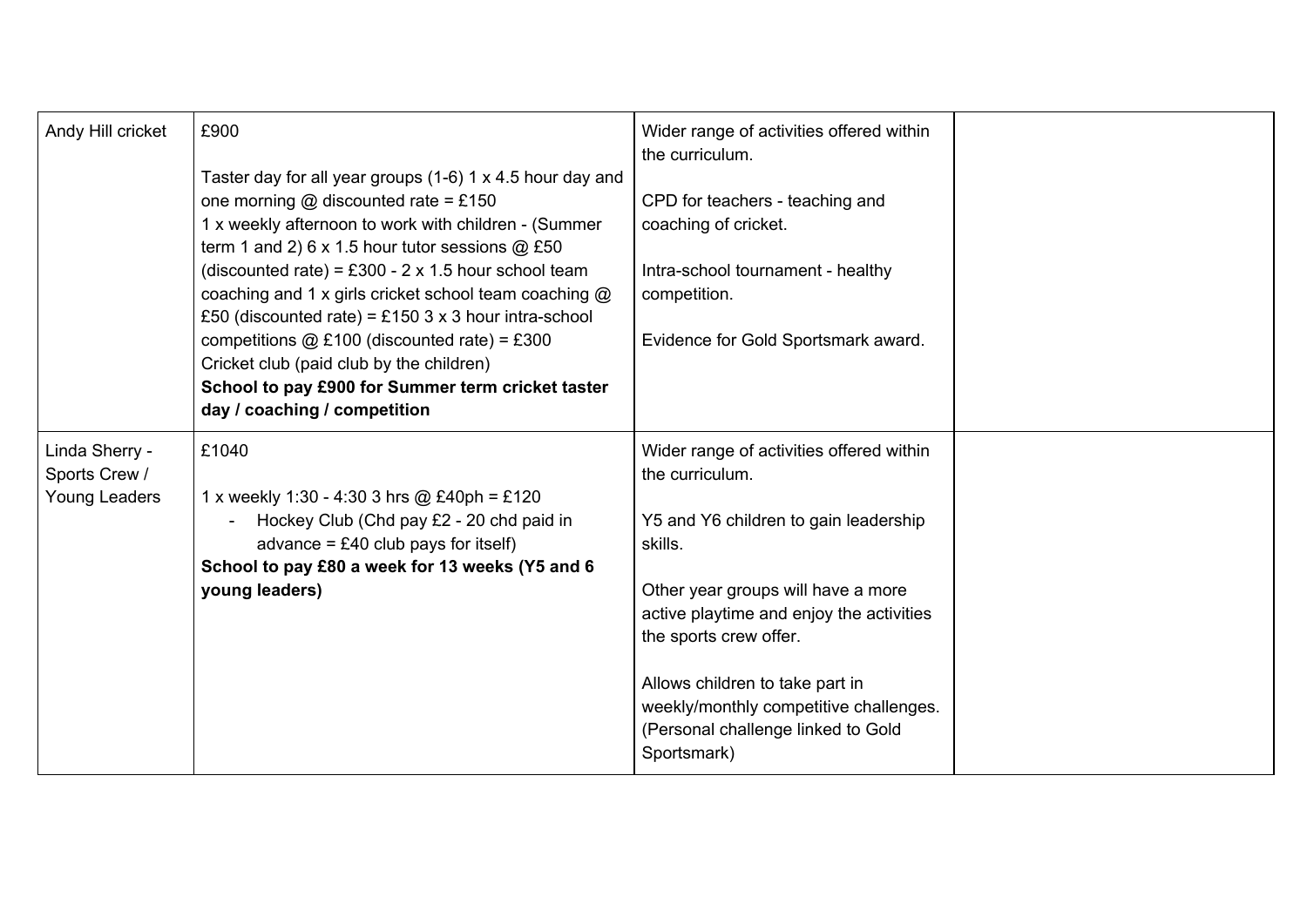| Paul @ Daventry<br>Rugby club                        | <b>Total - £412.50</b><br>1 x weekly afternoon to work with Y5 in Autumn term<br>(3/10 - 14/11) 6 week programme @ £37.50 for 1.5<br>hours = $£225$<br>1 x weekly afternoon to work with Y4 in Summer term 5<br>week programme @ £37.50 for 1.5 hours = £187.50<br>2 x weekly Rugby after school clubs (paid by chd)<br>Rugby club Y1-3 (£2.50 per child - 20chd = £50)<br>Rugby club Y4-6 (£2.50 per child - 20chd = £50) | Wider range of activities offered within<br>the curriculum.<br>Club links with the local community -<br><b>Gold Games Mark</b><br>CPD for staff - upskilling and improving<br>subject knowledge in areas of the<br>curriculum. |  |
|------------------------------------------------------|----------------------------------------------------------------------------------------------------------------------------------------------------------------------------------------------------------------------------------------------------------------------------------------------------------------------------------------------------------------------------------------------------------------------------|--------------------------------------------------------------------------------------------------------------------------------------------------------------------------------------------------------------------------------|--|
| Staff training                                       | £400                                                                                                                                                                                                                                                                                                                                                                                                                       | Staff expertise in the teaching of PE<br>increased.<br>Quality of PE teaching improved.<br>Wider range of activities offered within<br>the curriculum.                                                                         |  |
| New sports kits<br>for school teams<br>(inc hoodies) | £500                                                                                                                                                                                                                                                                                                                                                                                                                       | Children to have the feeling of being<br>part of the team.                                                                                                                                                                     |  |
| The Daily Mile<br>(Children fit for<br>life)         | £0                                                                                                                                                                                                                                                                                                                                                                                                                         | Physically active children and young<br>people perform better academically<br>than inactive peers.                                                                                                                             |  |